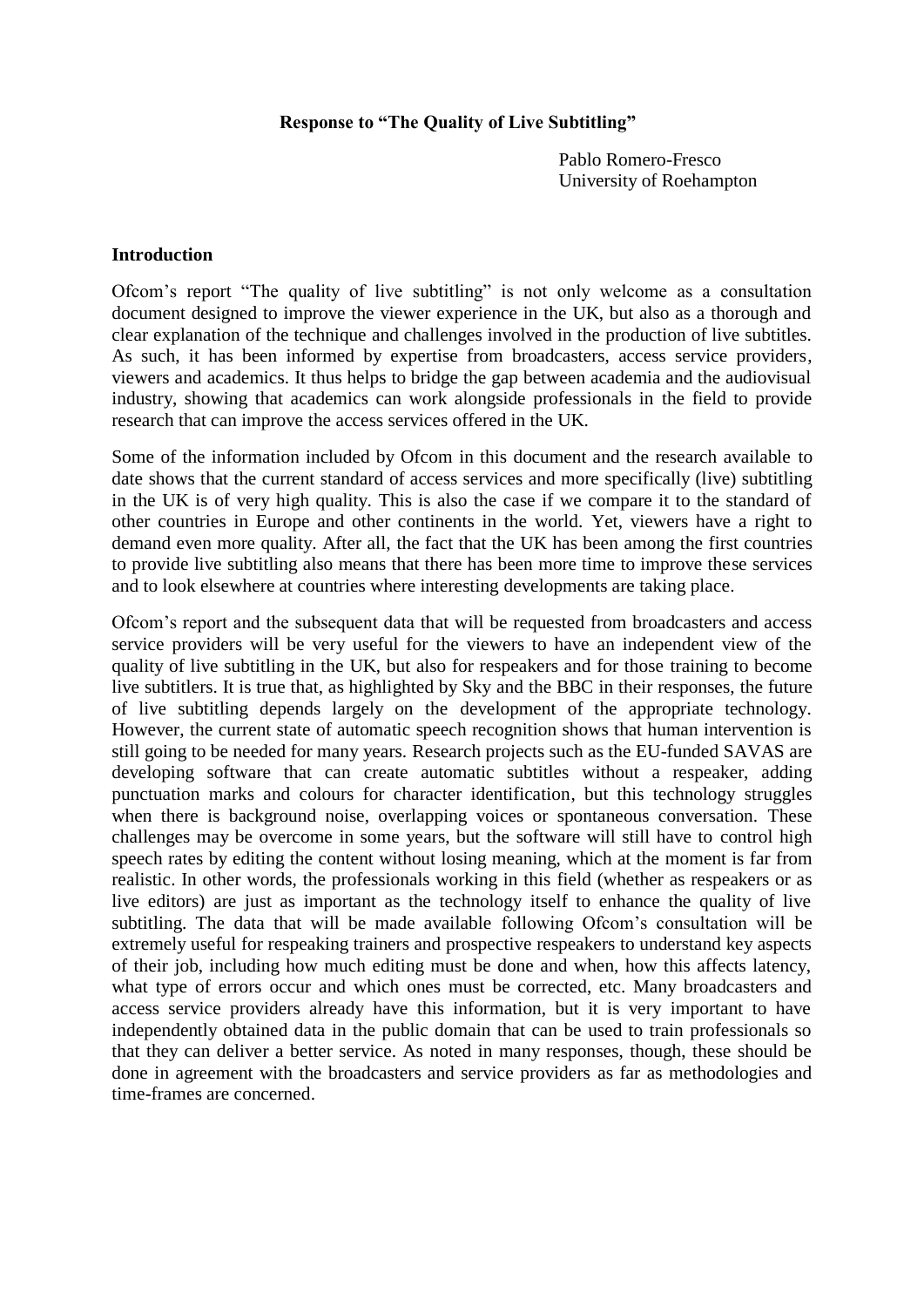Ofcom's report asks respondents about the need to modify the existing guidance on subtitling. As noted in most responses, it does not seem practical at this stage to include specific figures that can impose undue constraints on broadcasters and access service providers. However, we now know more about live subtitling and its impact on the viewers than we did when the guidelines were drafted. The consultation document has been very effective at including the main research findings obtained so far in this field and how they affect viewers and providers. Some of this information should be included in the guidelines, which at the moment remain somewhat dated and include very little information about live subtitling.

Finally, the creation of an easily accessible one-stop-shop hub for complaints and information to provide an enhanced feedback mechanism, as suggested by the BBC, may prove very useful in many respects. This platform could enable a two-way communication system with the viewers. On the one hand, they could address their questions and queries to broadcasters and access service providers. As found in surveys such as the one conducted as part of the EU-funded DTV4ALL project, some of the main complaints about live subtitling are due to the viewers' unrealistic expectations of the current state of speech recognition technology and their lack of familiarity with live subtitling. Some access service providers often welcome deaf organisations in their premises to show them what is really involved in the process but it is difficult to reach a wide number of viewers. This platform would be an effective way to do this by including not only a response mechanism but also Q&A documents and other relevant information (such as the data about live subtitling requested by Ofcom) that can inform viewers and manage their expectations. Moreover, this platform could also be used to "address the viewers", in other words, to obtain information from them about their views on live subtitles, how latency and (lack of) accuracy affect their comprehension, etc., which, as noted by many respondents, is essential to enhance the quality of live subtitling.

In short, this one-stop-shop hub would give viewers a voice to express their concerns about live subtitling, provide them with information so that they know what can be expected and make the most of their interest by involving them in research that can help improve the quality of the service they receive.

*Q1. Do consultees agree with the proposal to require broadcasters to measure and report every six months on the average speed of live subtitling in a variety of programmes, based on a sample of segments selected by Ofcom?*

#### *Q2. Do consultees consider that broadcasters should be asked to report separately on different types of live programming? If so, do they agree with the suggestions in paragraph 6.19, or would they suggest different categorisations, and if so, why?*

Many respondents have rightly pointed out that subtitling speed is just one more element to be taken into account when looking at the quality of live subtitling. It largely depends on the speakers' speech rates and it is closely linked to other live subtitling aspects such as editing, latency and error correction. Yet, as noted by Channel 5, if analysed with a consistent and thorough methodology, it can lead to a research resource that might inform future improvements in subtitling quality.

First of all, it can provide very useful information for viewers with different types of hearing loss to know what programmes may be more or less comprehensible depending on the speed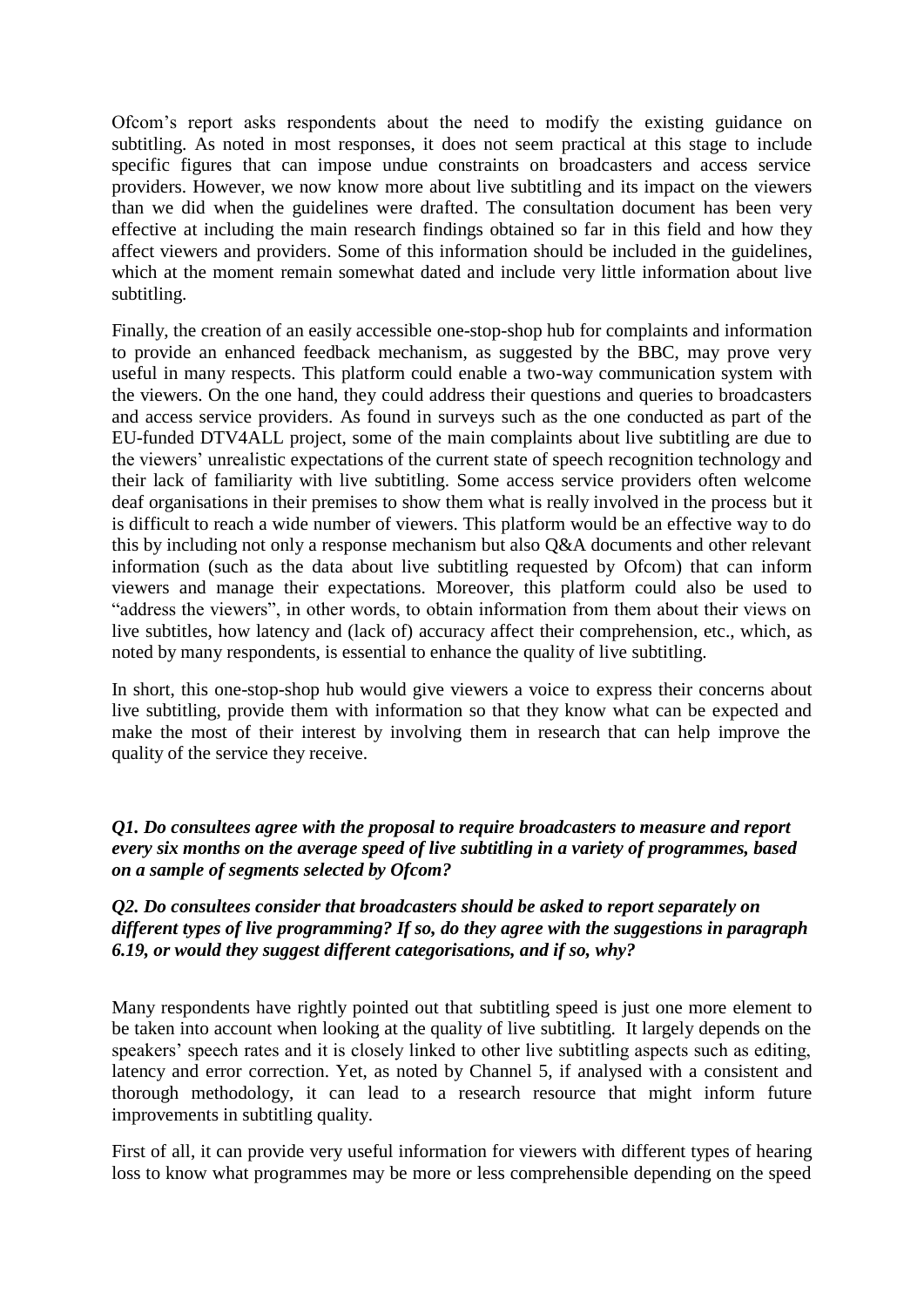of the subtitles. Respeakers and trainers will also find these data very useful to see how fast their subtitles are being displayed on the screen and to decide how much editing is needed in order to allow viewers to enjoy the images on the screen. It is true, as has been argued, that viewers do not usually complain about subtitling speed, but they do complain about editing. The data on subtitling speed could be used to inform some of the responses to these queries for example, to justify edited subtitles displayed at 180 words per minute, which, if not edited, may have to be displayed at speeds over 200 words per minute.

In order to measure the speed of live subtitles, it will be necessary to agree on a consistent methodology focusing mainly on fully spoken excerpts (which is possible, as it has been done before) and to account for the differences between programmes and channels. If, as has been noted, the measurement shows that subtitles do not exceed 180 words per minute, it will then be possible to focus on the other two aspects that viewers have highlighted as priorities: latency and accuracy.

## *Q3. Do consultees consider that the guidance on subtitling speeds should be reviewed? Do consultees agree that, for the time being, it would not be appropriate to set a maximum target for the speed of live subtitling? If not, please explain why.*

*Ofcom's Code on Television Access Services* states that subtitling speeds "should not normally exceed 160 to 180 words per minutes for pre-recorded programmes" and that, for live programmes, commissioning editors and producers should be aware that "dialogue which would require subtitles faster than 200 wpm would be difficult for many viewers to follow" (section A4.19, page 16). Setting a maximum target for the speed of live subtitles at this stage would probably not be a good idea, as it would constrain access service providers (and especially respeakers) without taking into account other aspects that are closely related to speed. However, as noted by UKCoD, it is very important that the Code reflects the latest knowledge about subtitling speeds, so that not only broadcasters and access service providers but also producers and editors can be familiar with it. Our research shows that most programmes have average speech rates of over 180 words per minute and many over 200 words per minute, which often leads to complaints from viewers with hearing loss. It is essential that editors and producers know the impact that fast dialogue (and fast subtitles) can have on the viewers' enjoyment of both subtitles and images. At the moment, the Code remains too succinct and, at least in this respect, it still considers subtitle users as readers rather than viewers.

# *Q4. Do consultees agree that it would not be appropriate at this stage to set a maximum target for latency? If not, please explain why.*

Research has shown that latency is the viewers' main concern when it comes to live subtitling. It thus seems reasonable for Ofcom to propose that "broadcasters should be required to measure both the average latency of subtitling and the range of latencies, based on a number of short samples of programmes recorded off-air that we would select from news and other programmes<sup>"</sup> (section 6.22 of the consultation document). It is important to obtain quantitative data about the average latency of subtitles in different programmes but also qualitative data about specific peaks, why they are produced and the extent to which they can be fixed. Admittedly, increases in latency may sometimes be due to technical issues, but they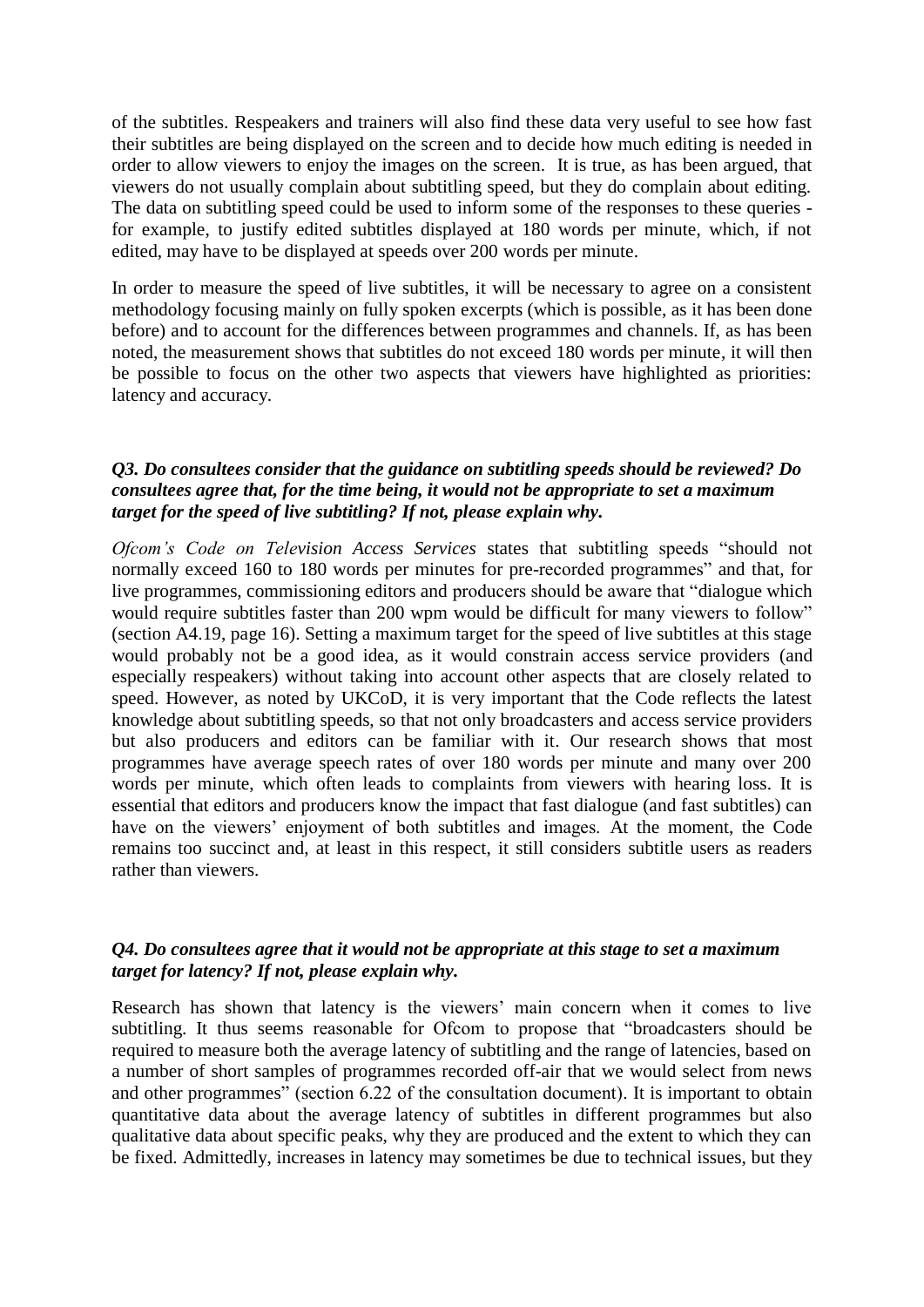are also often caused by respeakers (for example when they correct minor errors that would be best left on the screen), which can be addressed and fixed.

At the moment, the Code states that "in live programmes, the aim should be to keep the inevitable delay in subtitle presentation to the minimum (no more than 3 seconds) consistent with accurate presentation of what is being said" (section A4.18, page 16). Unfortunately, the data obtained in recent studies shows that although there are some subtitles in specific programmes or specific moments that may have a 3-4-second delay, the current average latency is closer to 6-8 seconds. Given that the recommendation set by Ofcom of 3 seconds or less is hardly ever met, it may be useful to review the guidelines to include a more realistic figure. One option would be to include a figure (to be discussed and agreed by the different parties involved) for the high end of the range (for instance, "the aim should be to keep the inevitable delay in subtitle presentation under 8 seconds") as is the case in the official Spanish guidelines published in 2012. Ideally, this should not be set as a constraint but rather as a more realistic target to work towards.

In short, given that latency is constantly identified as the main concern by the viewers, this issue seems too important to be tackled in the guidelines with a free-range approach and no mention of a ballpark figure or with a target of less than 3 seconds (as is the case in the current Code) that at the moment cannot realistically be met.

As noted in many responses, research is needed to ascertain the extent to which different types of latency affect comprehension, which could be done through the one-stop-shop hub proposed by the BBC as explained in the introduction to this response.

## *Q5. Do consultees agree with the proposal to require broadcasters to measure and report every six months on error rates, on the basis of excerpts selected by Ofcom from a range of programmes?*

Ofcom's proposal to obtain data about "both gross error rates and the number of more serious errors to be found in excerpts selected by Ofcom from a range of programmes" (section 6.26, page 30) seems like a good first step to tackle this crucial aspect of quality in live subtitling, especially if there is an agreement of what a gross or serious error is before the measurement is carried out. This could also be useful for respeakers and for the very important aspect of live corrections, which has great impact on latency. In other words, if there is an agreement on what a serious error is, respeakers could identify and correct these errors instead of mild errors, which would avoid unnecessary corrections (and unnecessary delays).

However, measuring only serious errors could lead to unreliable data. Respeakers often manage to avoid serious errors, but instead they may make minor (and standard) errors, especially omissions, which eventually decrease the quality of the subtitles below the required standard. These subtitles would not be picked out as problematic in the measurement proposed here and yet would be of substandard quality. This is why, as highlighted by NADP, NDCS and UKCoD, it is also crucial to conduct a more thorough analysis (whether or not using the NER model) that can account for the other types of errors and give a full picture of the accuracy of a given programme. The fact that broadcasters and access service providers have their own methods to measure accuracy bears witness to the efforts that have been made in the UK to improve live subtitling quality and will be very useful to help identify a robust methodology that can be used by Ofcom to measure this issue independently.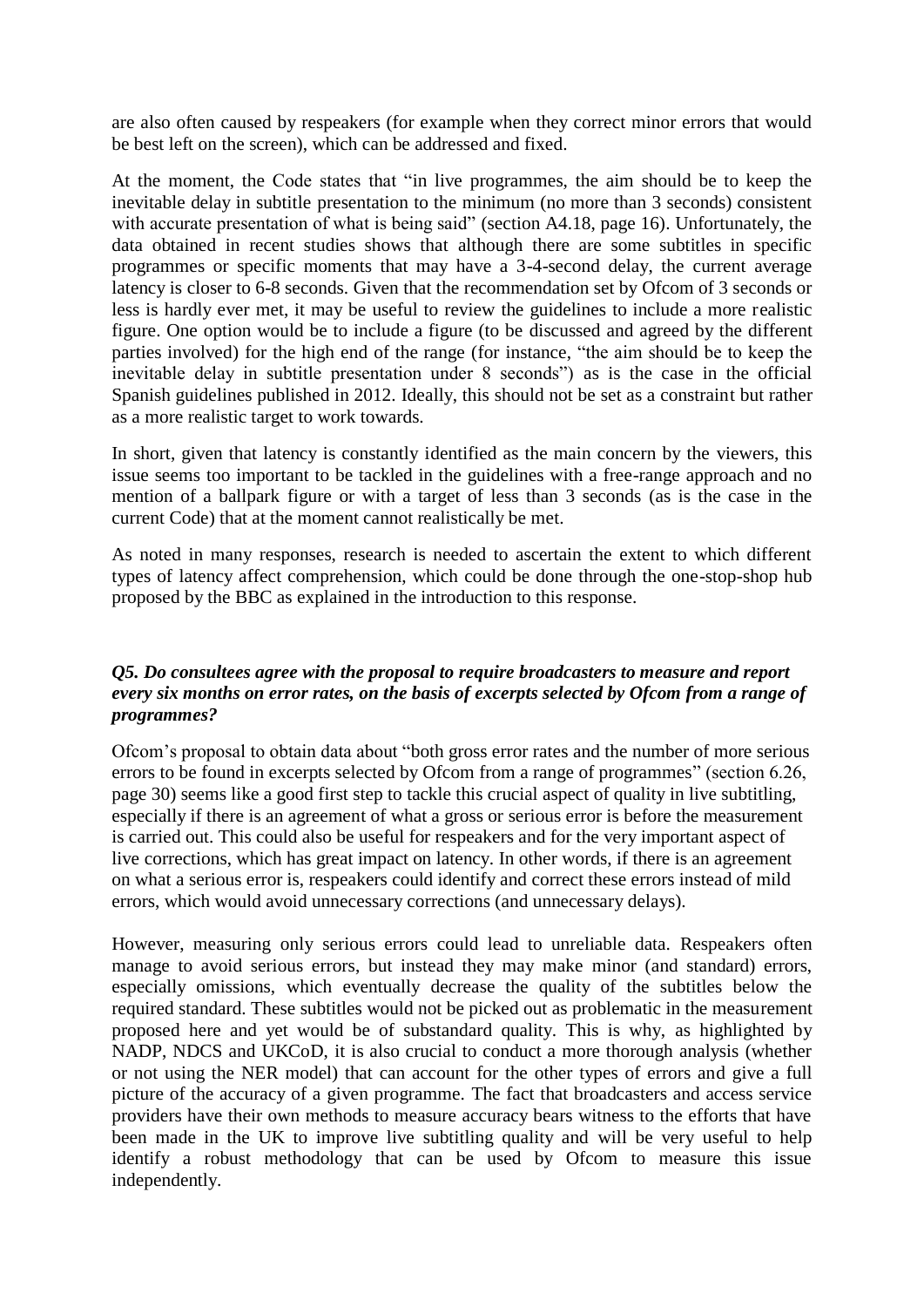Needless to say, the quality of a set of live subtitles cannot be determined by accuracy rate alone, but there are now methodologies available to measure accuracy rates while also taking into account the other key aspects involved in live subtitling quality (latency, editing rate, speed, etc.). New tools are currently being developed to automatise part of this process, which will make the analysis less time-consuming and much more feasible, especially if it is only conducted for a random sample selected by Ofcom.

# *Q6. Do consultees have any views on the advantages and disadvantages of scrolling versus block subtitles for live-subtitled programmes? Taking account of both the advantages and disadvantages, which approach would consultees prefer, and why?*

The research evidence gathered so far indicates that block subtitles are much easier to process and allow viewers to spend more time on the images than scrolling subtitles. This is in line with psycholinguistic research on reading patterns, which has shown that the absence of immediate context (that is to say, the absence of the word to the right of the one the viewers are reading) is one of the biggest obstacles a reader can face. This occurs in scrolling subtitles, which pose for the viewers the additional challenge of having the words displayed in an irregular manner and with the need to process images as well as subtitles. In short, used as they may be to reading scrolling subtitles in the UK, the viewers are being asked to perform a very complex and tiring task on a daily basis, and, as noted by Ofcom, "they may not always be aware […] of how this may impact upon their viewing experience" (section 3.10, page 7). The current Code on Television Access Services refers to scrolling subtitles only once (section A4.15, page 16) but does not mention any of this evidence that has been included in the consultation document. Once again, it would be useful if the guidelines could be updated with the knowledge that has now been gathered about this issue.

Over the past years and in the light of the evidence gathered on this issue, countries such as Switzerland and France have replaced their scrolling subtitles for block subtitles and others such as Spain, which did not have a regular live subtitling output, decided to start their service with a block display.

Virtually every single response to Ofcom's consultation document highlights the need to keep scrolling subtitles for live programmes and to provide block subtitles for all pre-recorded and late-delivered programmes, which would be an improvement, as the latter have traditionally been shown with scrolling subtitles. Another improvement would be to modify the output of the words displayed as part of the scrolling subtitles. At the moment, these words are displayed irregularly, sometimes one word at a time and other times in bursts of two or three words. This makes it extremely difficult for the viewers to predict how long it will take for the words to fill the lines in the subtitles. As a result, viewers spend much more time than necessary on the subtitles and miss a great deal of the visual content. A regular display of scrolling subtitles would help viewers predict when a line or two would be filled and to devote more time to the images without having to worry about missing information. As has been stressed for long, reading is about patterns, and scrolling subtitles (and especially irregular scrolling subtitles) are the worst possible enemies for this reading process to happen smoothly.

Moreover, given that latency is put forward in most responses as they main reason why scrolling subtitles are preferred to block subtitles for live programmes, it is worth looking at this issue in more detail. In countries where scrolling subtitles have been ruled out because of